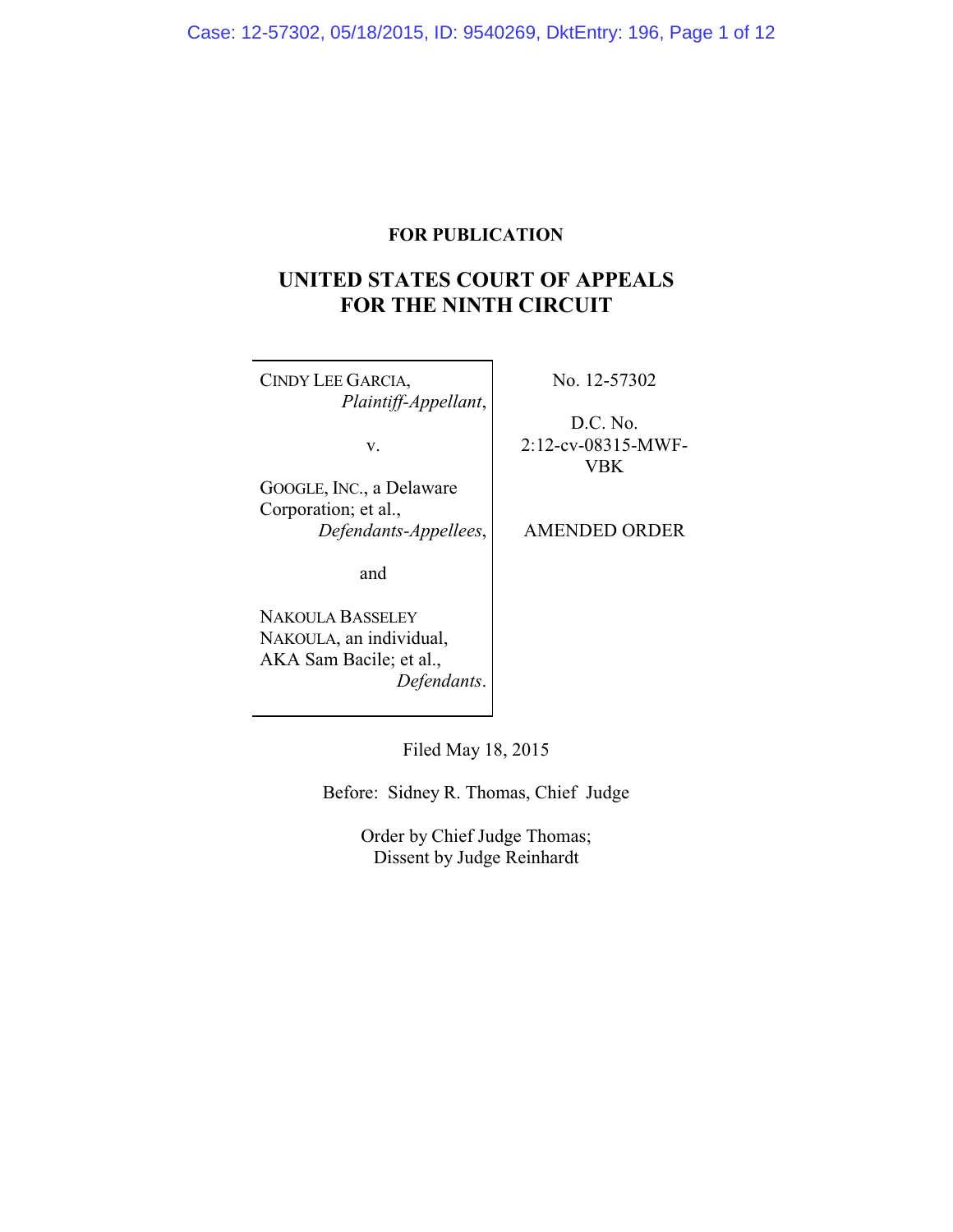# **SUMMARY\***

### **Copyright / Preliminary Injunction**

Chief Judge Thomas issued an amended order denying rehearing en banc of the three-judge panel's order directing Google and YouTube to remove immediately all or part of the film *Innocence of Muslims* from their platforms and to prevent further uploads.

Dissenting from the initial denial of emergency rehearing en banc of the three-judge panel's order, Judge Reinhardt wrote that this was a case in which the court not only tolerated the infringement of fundamental First Amendment rights but also was the architect of that infringement. He wrote that although he agreed with the en banc court's majority opinion, immediate en banc consideration would have been the only way of preventing the irreparable damage to free speech rights caused by the three-judge panel's order in the period before the case could be taken en banc under the court's regular procedure.

## **ORDER**

As noted in the order filed March 14, 2014, a judge of this Court made a *sua sponte* request for a vote on whether to rehear *en banc* the panel's order of February 28, 2014 denying an emergency stay of the panel's prior orders, as amended, directing Google and YouTube to remove

**<sup>\*</sup>** This summary constitutes no part of the opinion of the court. It has been prepared by court staff for the convenience of the reader.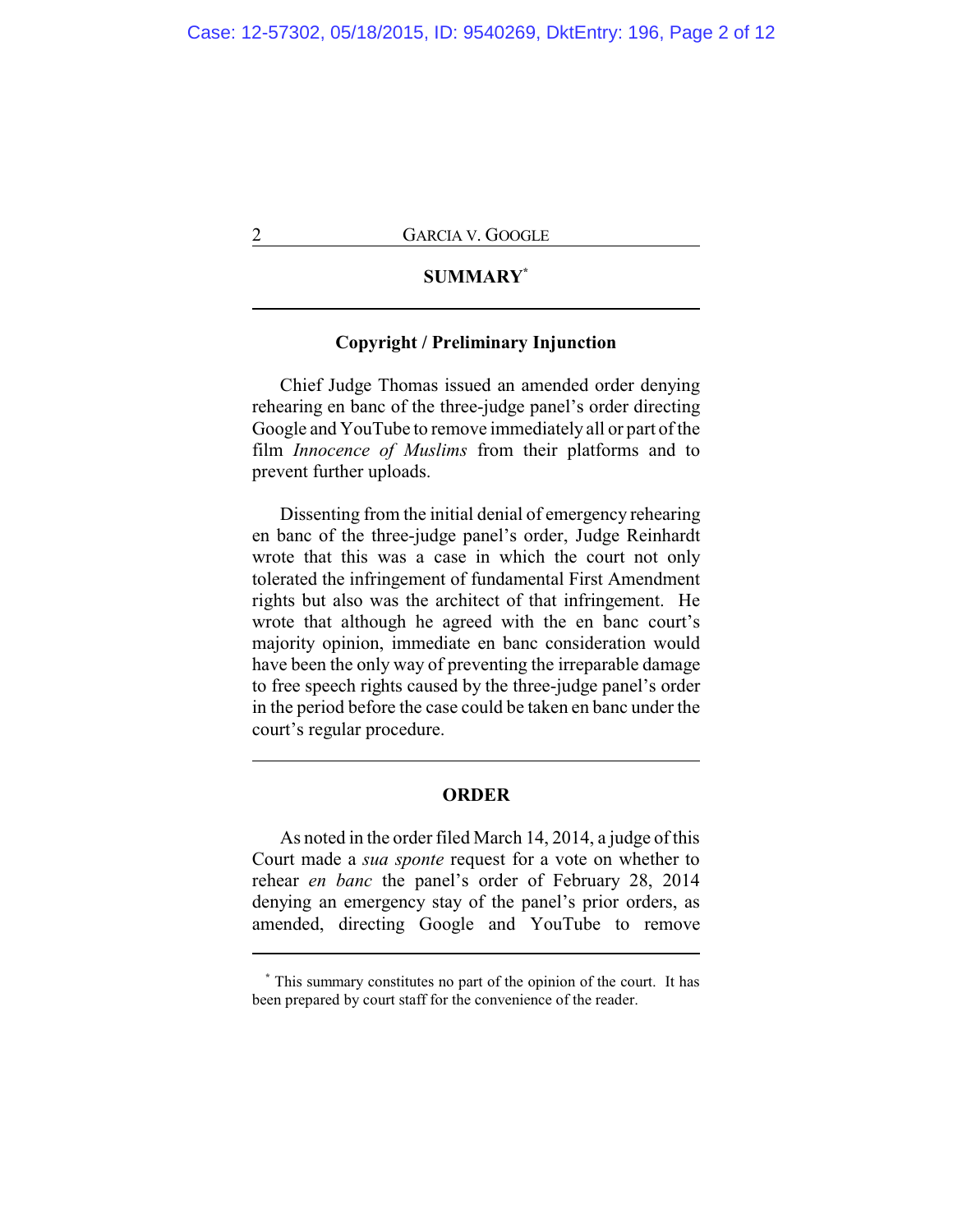immediately all or part of a film entitled "Innocence of Muslims" from their platforms worldwide and to prevent further uploads.

Pursuant to General Order 5.5(b), a vote of the nonrecused active judges was conducted as to whether to rehear the panel order *en banc*. A majority of the non-recused active judges did not vote in favor of rehearing *en banc*. Therefore, an order was issued on March 14, 2014, pursuant to General Order 5.5(c), returning control of the case to the panel.

Separately from the *en banc* call as to the panel's stay order, a judge of this Court made a request for a vote on whether to rehear *en banc* the panel's amended opinion. A majority of the non-recused active judges voted in favor of rehearing the case *en banc*, and an order was issued on November 12, 2014 ordering that the case be reheard *en banc*. Oral argument was held before the *en banc* panel on December 15, 2014. The *en banc* panel has issued its decision, which is filed concomitantly with this order.

This amended order denying rehearing *en banc* as to the panel order of February 28, 2014 denying an emergency stay of the panel's prior orders is filed for the purpose of allowing publication of a dissent from the denial of rehearing *en banc* as to the panel order.

Therefore, the order of March 14, 2014 denying rehearing *en banc* as to the panel order of February 28, 2014 is reinstated and filed for publication. This amended order does not affect the subsequent *en banc* proceedings in this case.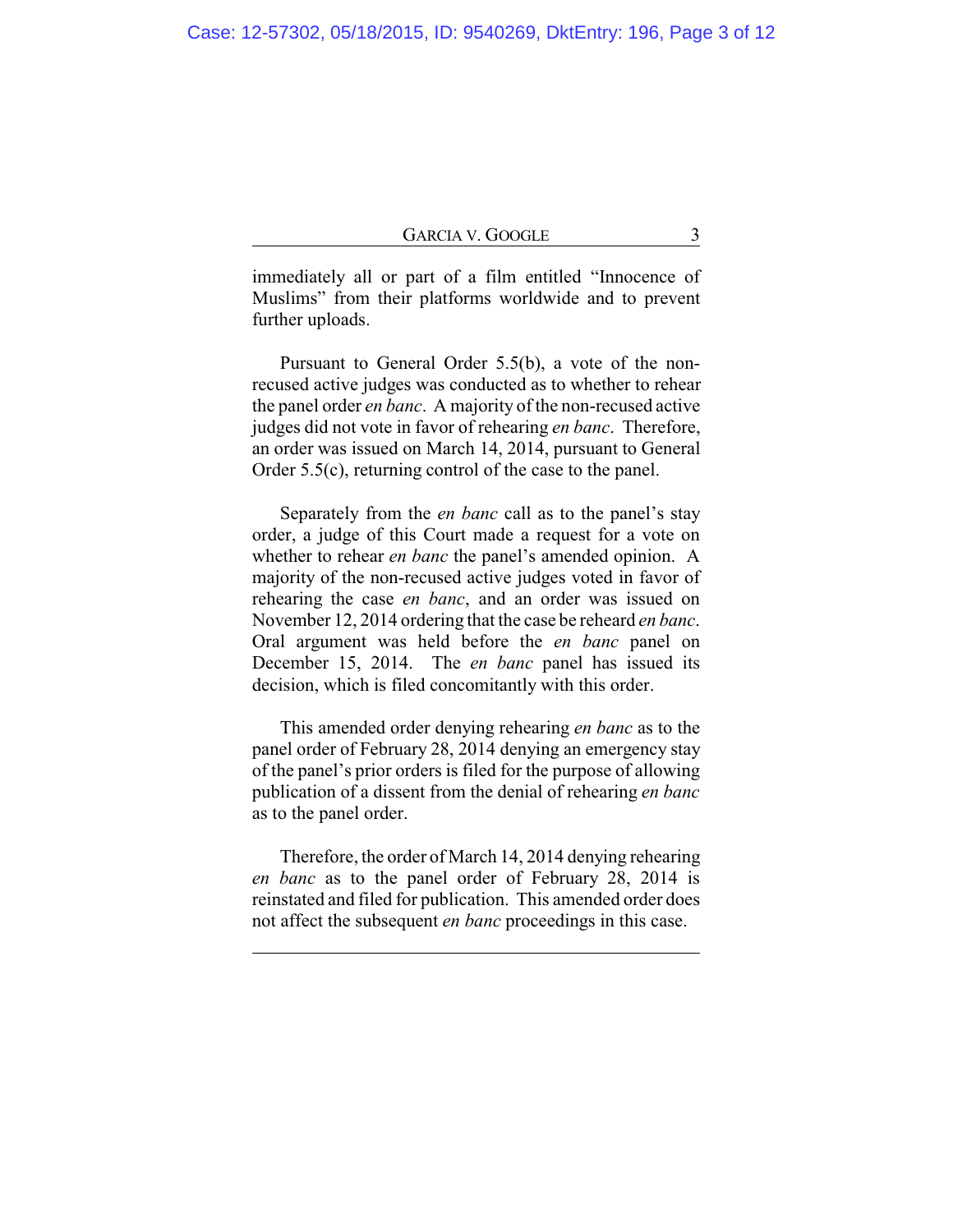REINHARDT, dissenting from initial denial of emergency rehearing en banc (although agreeing with opinion of the en banc court):

This is a case in which our court not only tolerated the infringement of fundamental First Amendment rights but was the architect of that infringement. First we issued an order that prohibited the public from seeing a highly controversial film that pertained to an ongoing global news story of immense public interest. Then we ordered that the public could see it only if edited to exclude a particular scene, thereby conditioning freedom of expression on a judicially sanctioned change in the message expressed. We did this primarily because persons or groups offended by the film's message made a threat—in the form of a fatwa—against everyone connected with the film. By suppressing protected speech in response to such a threat, we imposed a prior restraint on speech in violation of the First Amendment and undermined the free exchange of ideas that is central to our democracy and that separates us from those who condone violence in response to offensive speech.

Although I agree with the en banc opinion that is being issued in the normal course well over a year after the unconstitutional order, I dissent from this court's earlier refusal to go en banc immediately on an emergency basis. Only by doing so could we have prevented the irreparable damage to free speech rights in the lengthy intervening period until we could take the case en banc under our regular procedure. The unconscionable result is that our court allowed an infringement of First Amendment rights to remain in effect for fifteen months before we finally issued our opinion dissolving the unconstitutional injunction issued by a divided three-judge panel.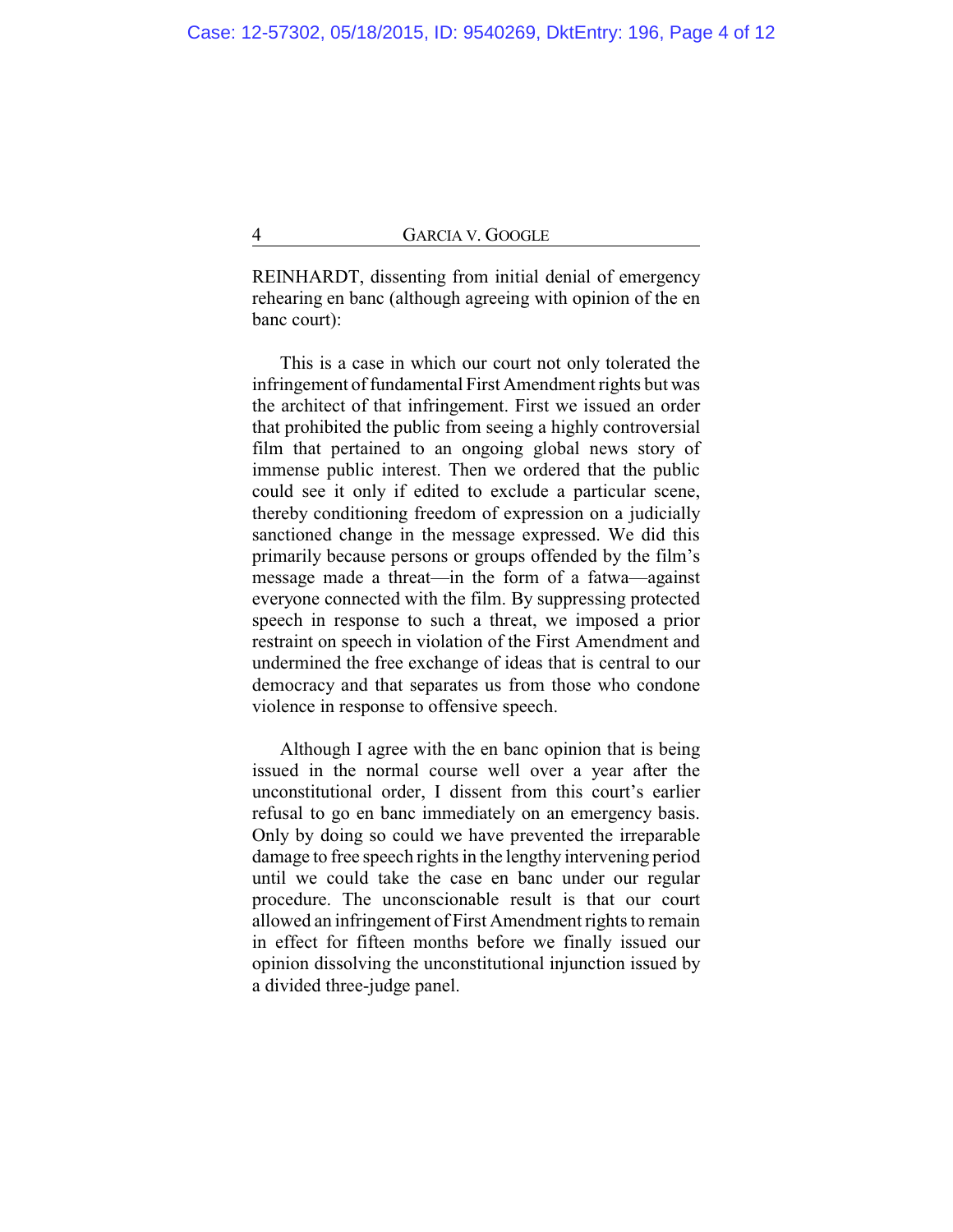# **I.**

Mark BasseleyYoussef (a.k.a. Nakoula BasseleyNakoula or Sam Bacile) wrote and directed *Innocence of Muslims*, a 13-minute-and-51-second film in which the plaintiff Cindy Lee Garcia appears for five seconds. Although Garcia believed she was acting in an uncontroversial movie called *Desert Warrior*, Youssef dubbed over her lines and ultimately created *Innocence of Muslims*, a film in which Mohammed is portrayed as an evil figure—a murderer and child molester. After an Egyptian cleric issued a fatwa against everyone involved in creating the film, Garcia unsuccessfully sought a preliminary injunction requiring Google to remove the film from all of its platforms. By a 2–1 vote, a panel of this court reversed the district court's denial of an injunction and ordered Google to remove all copies of *Innocence of Muslims* from YouTube.com and any other platforms within its control, and to take all reasonable steps to prevent further uploads of *Innocence of Muslims* to those platforms.**<sup>1</sup>**

When the panel denied Google's motion for a stay of the panel's order,**<sup>2</sup>** a judge of this court immediately made an

<sup>&</sup>lt;sup>1</sup> In an unprecedented action, the panel also ordered Google not to disclose the existence of the order or its contents until the panel filed its opinion a week later, a provision that exacerbated the First Amendment violation as well as exceeded the panel's authority.

**<sup>2</sup>** When it declined to stay its order for the second time, on February 28, 2014, the panel simultaneously modified the gag order to allow Google to show a censored version of *Innocence of Muslims* with the plaintiff's appearances edited out of the film. This dissent applies equally to the initial order and the order as modified. As the majority points out, the modification had little practical effect: "the end result was the same: the entire film remained removed from YouTube." Majority Op. at 29.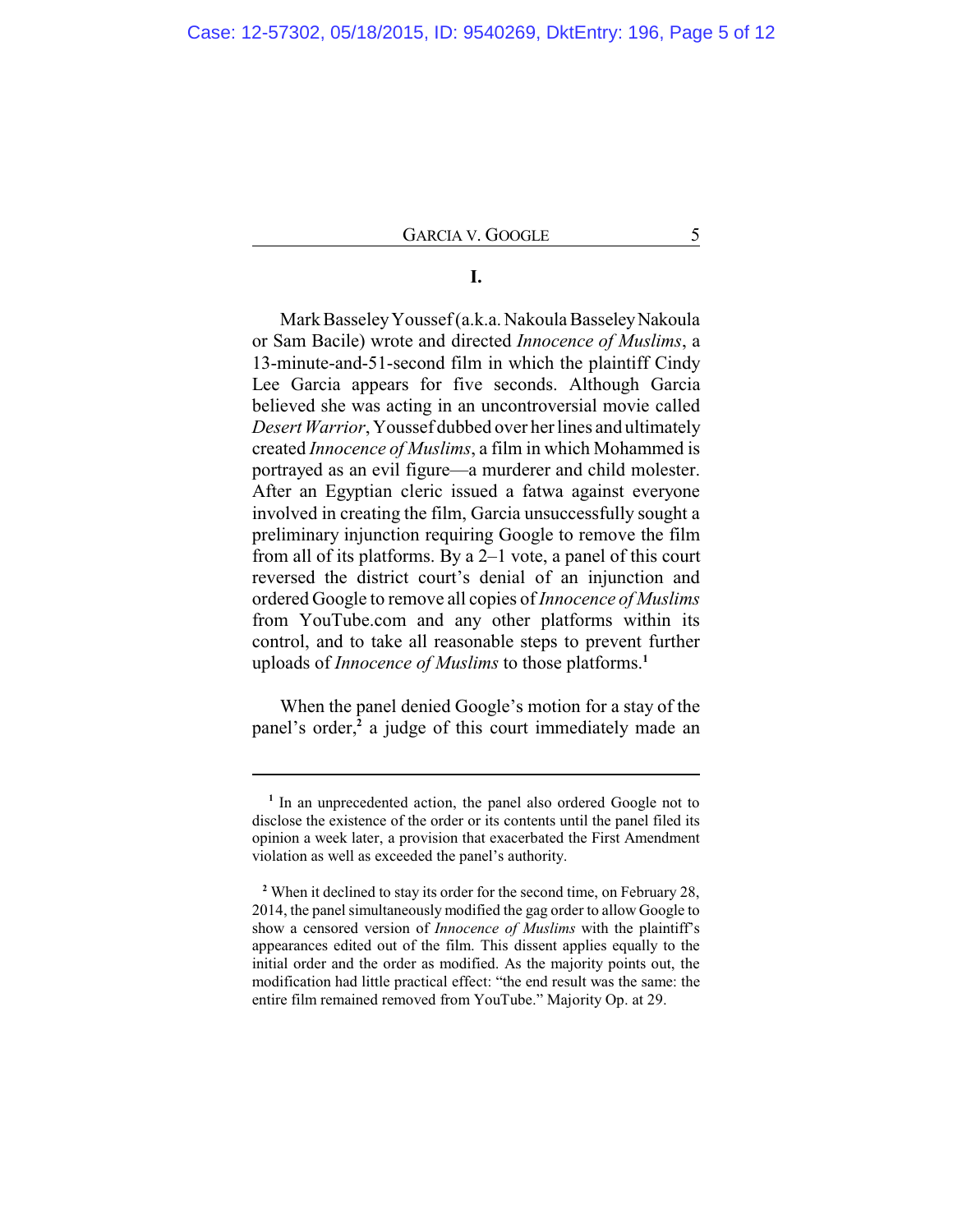emergency sua sponte en banc call. The basis of the call was that the panel's order constituted a prior restraint on speech in violation of the First Amendment, and that free speech rights should not be denied pending the lengthy process of invoking en banc proceedings regarding the merits of the panel opinion in the normal course. *See* General Orders 5.4–5.6. Although I agree with the en banc opinion affirming the district court's denial of an injunction, that action comes too late to avoid the irreparable injury to First Amendment rights. I respectfully dissent from our refusal to *immediately* rehear en banc on an emergency basis the denial of a stay of the panel's order.**<sup>3</sup>** By leaving in place the panel's unprecedented gag order for well over a year, we surrendered to the threats of religious extremists who were offended by the film. For a United States court to do so was anathema to the principles underlying the First Amendment. It is remarkable that this late in our history we have still not learned that the First Amendment prohibits us from banning free speech in order to appease terrorists, religious or otherwise, even in response to their threats of violence.

### **II.**

By refusing to immediately rehear this case en banc, we condoned censorship of political speech of the highest First Amendment magnitude. Although amateurish, offensive, and banned in many undemocratic countries, *Innocence of Muslims* is a film of enormous political, social, and religious

<sup>&</sup>lt;sup>3</sup> This dissent from the initial denial of rehearing en banc is being filed concurrently with the en banc opinion, consistent with the rule that all claims of error in the proceedings are ordinarily addressed "in a single appeal following final judgment on the merits." *Firestone Tire & Rubber Co. v. Risjord*, 449 U.S. 368, 374 (1981).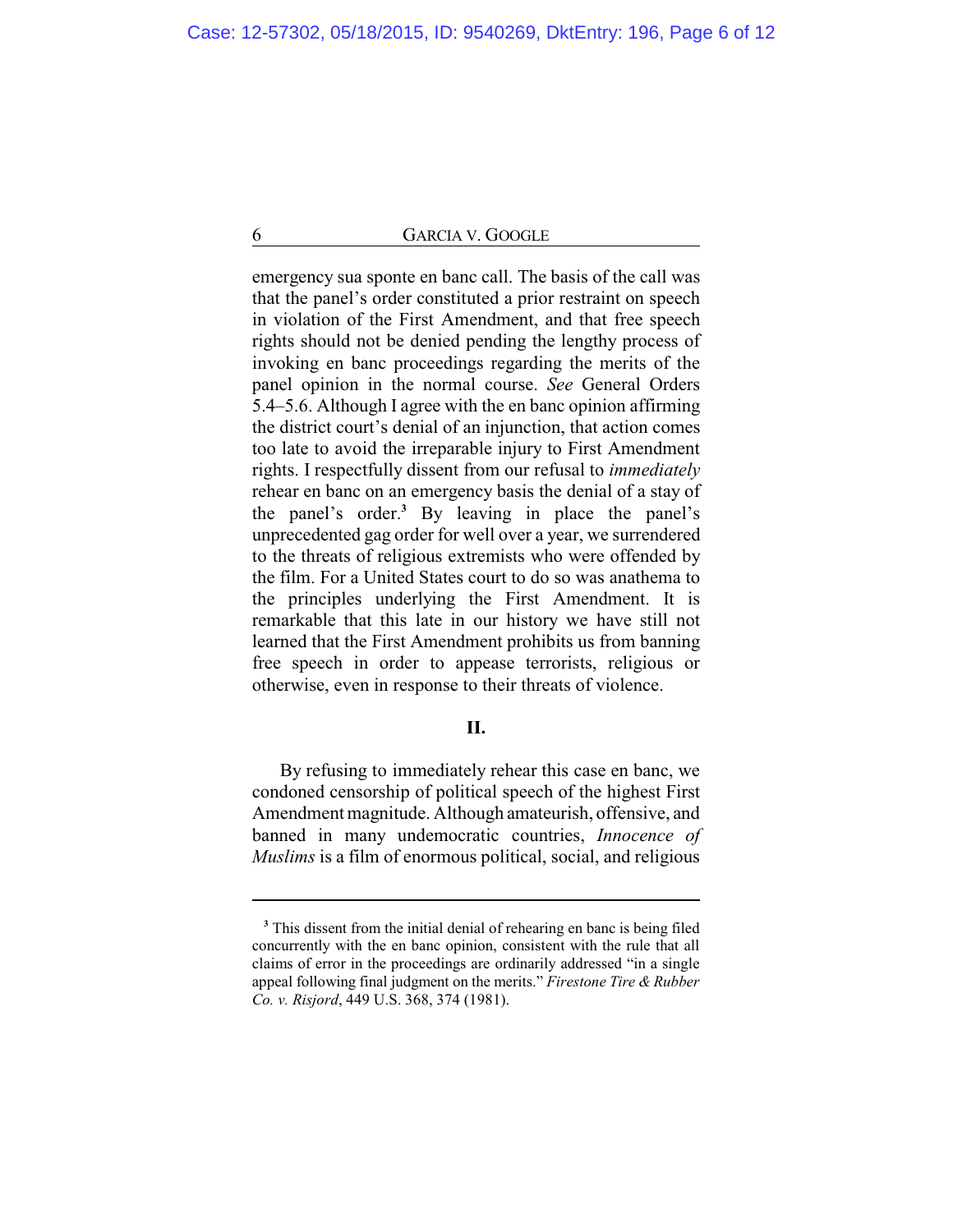interest. Its release sparked so much outrage in the Muslim world that a fatwa issued against everyone involved in the film, the Afghan government asked Google to remove it, and Google blocked the video in Libya and Egypt in response to protests. *See* Claire Cain Miller, *As Violence Spreads in Arab World, Google Blocks Access to Inflammatory Video*, N.Y. Times (Sept. 13, 2012); *Police Probe Threats, Fatwa against 'Innocence of Muslims' Actors*, L.A. Times (Sept. 21, 2012). It is considered by many, including some congressional leaders, to be a cause of the riots in Benghazi that led to the death of the United States Ambassador to Libya. *See* David K. Kirkpatrick, *A Deadly Mix in Benghazi*, N.Y. Times (Dec. 28, 2013). Its role in the Benghazi attack has been the subject of congressional hearings, and high-ranking governmental officials have testified about its impact on foreign relations. *See* Aaron Couch, *Clinton Asked About 'Innocence of Muslims' During Benghazi Hearing*, The Hollywood Reporter (Jan. 23, 2013). President Obama even discussed the film in an address to the United Nations, explaining to those gathered: "I know there are some who ask why we don't just ban such a video. And the answer is enshrined in our laws: Our Constitution protects the right to practice free speech."**<sup>4</sup>** Clearly, *Innocence of Muslims* is part and parcel of international political events and discourse. As such, it "occupies the highest rung of the hierarchy of First Amendment values, and is entitled to special protection." *Connick v. Myers*, 461 U.S. 138, 145 (1983) (internal quotation marks omitted).

**<sup>4</sup>** President Barack Obama, Remarks by the President to the UN General Assembly (Sept. 25, 2012), *available at* http://www.whitehouse.gov/thepress-office/2012/09/25/remarks-president-un-general-assembly.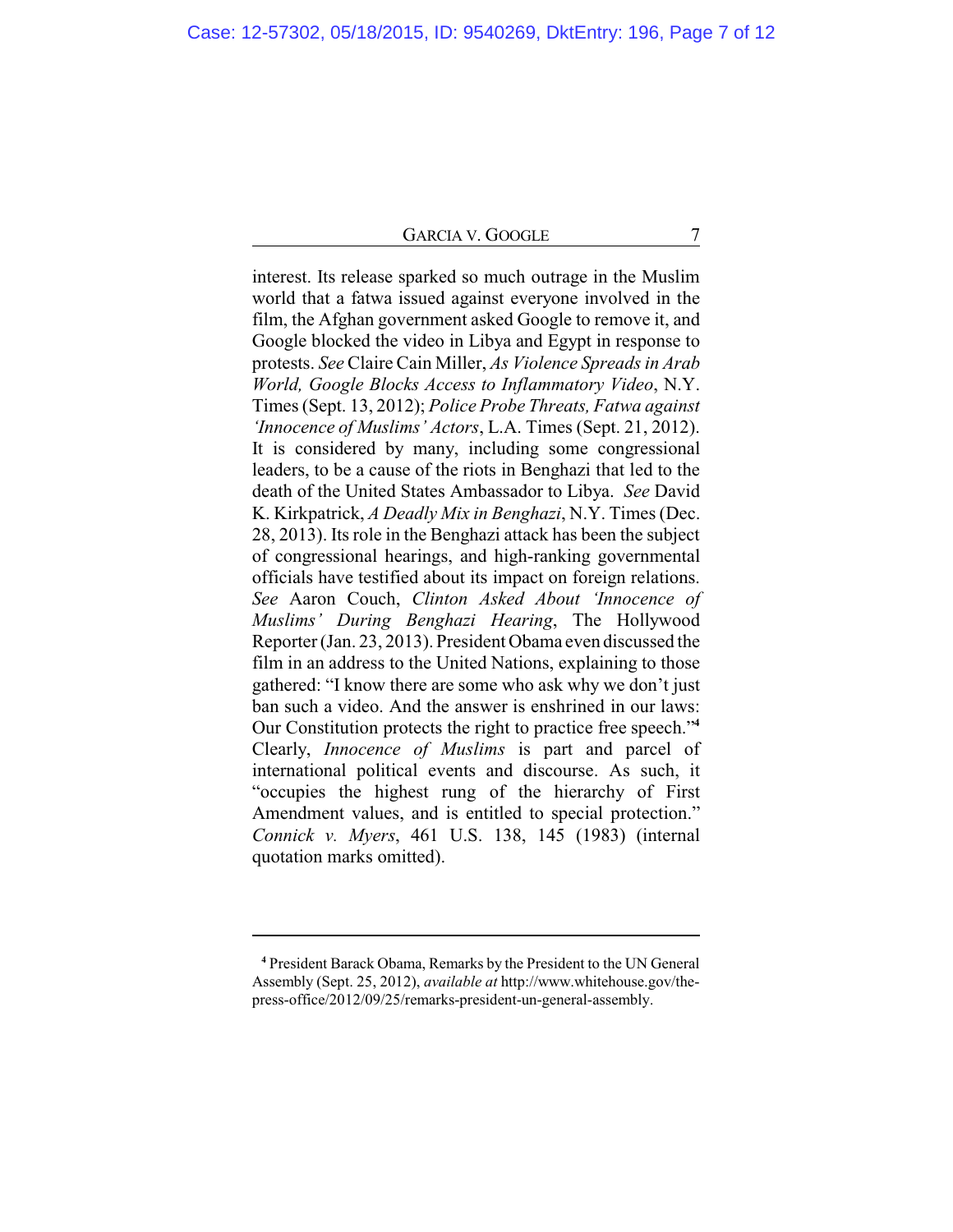The censorship of *Innocence of Muslims* by our court violated the public's First Amendment right to view a film of immense significance and public interest. "The right of citizens to inquire, to hear, to speak, and to use information . . . is a precondition to enlightened self-government and a necessary means to protect it." *Citizens United v. Fed. Election Comm'n*, 558 U.S. 310, 339 (2010). "[T]he Constitution protects the right to receive information and ideas," *Stanley v. Georgia*, 394 U.S. 557, 564 (1969), and that protection "is a necessary predicate to the *recipient's* meaningful exercise of his own rights of speech, press, and political freedom." *Bd. of Educ., Island Trees Union Free Sch. Dist. No. 26 v. Pico*, 457 U.S. 853, 867 (1982). Widespread and uncensored access to *Innocence of Muslims* was critical so that the public could view the film, make its own judgment about its role and significance, and debate the appropriate response of a pluralist society to threats of revenge against controversial or offensive speech—whether those threats are made by a foreign government, foreign or domestic terrorists, or religious fundamentalists of any stripe.

The panel primarily justified its censorship of *Innocence of Muslims* based on threats to Garcia's safety from persons offended by the film,**<sup>5</sup>** but "[i]t is firmly settled that under our

**<sup>5</sup>** The panel also asserted that Garcia was likely to succeed in her copyright claim, but the theory under which she claimed to own the portion of the film in which she appeared as an actress was entirely without legal precedent and bordered on the frivolous. Indeed, as the majority explains, even *valid* copyrights are not "categorically immune fromchallenges under the First Amendment," *Eldred v. Ashcroft*, 537 U.S. 186, 221 (2003) (internal quotation marks and citation omitted). *See also Abend v. MCA, Inc.*, 863 F.2d 1465, 1479 (9th Cir. 1988) *aff'd sub nom. Stewart v. Abend*, 495 U.S. 207 (1990) (denying permanent injunction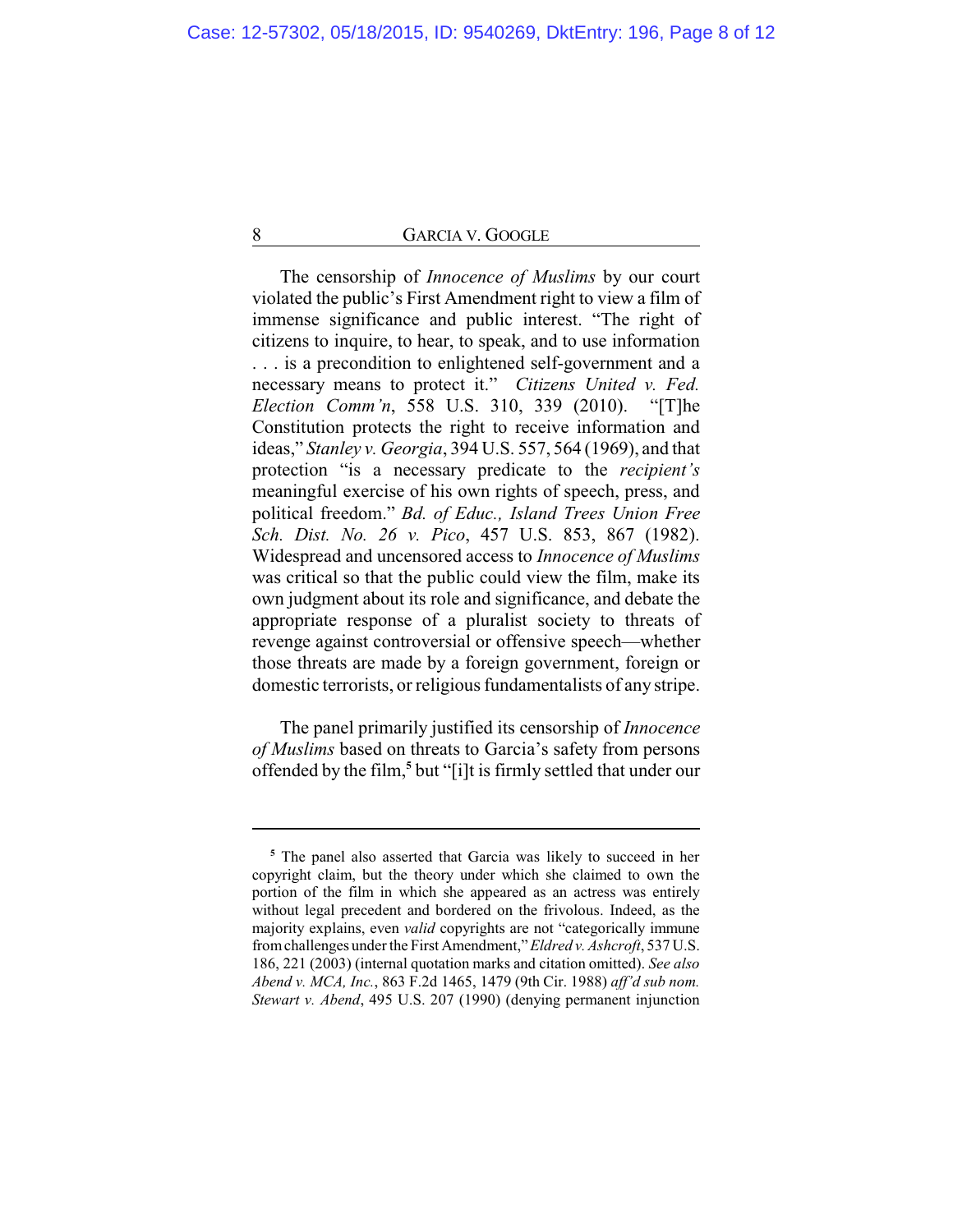Constitution the public expression of ideas may not be prohibited merely because the ideas are themselves offensive to some of their hearers." *Street v. New York*, 394 U.S. 576, 592 (1969). As lawful political speech, the public's access to *Innocence of Muslims* could not constitutionally be restricted based on others' reaction to the speaker's message. *See Forsyth Cnty., Ga. v. Nationalist Movement*, 505 U.S. 123, 134 (1992).**<sup>6</sup>** That is, protected speech cannot "be punished or banned, simply because it might offend a hostile mob," *id.* at 134–35, and "constitutional rights may not be denied simply because of hostility to their assertion or exercise." *Cox v. State of La.*, 379 U.S. 536, 551 (1965) (internal quotation marks omitted). If allegations of grave and irreparable danger to national security were insufficient to allow suppression of the Pentagon Papers, *New York Times Co. v. United States*, 403 U.S. 713, 714 (1971) (per curiam), then threats to persons involved in making *Innocence of Muslims* could not justify the suppression of speech of great national import in this case either.

"[A] function of free speech under our system of government is to invite dispute." *Terminiello v. City of Chicago*, 337 U.S. 1, 4 (1949). Controversial or offensive ideas "may start an argument or cause a disturbance. But our Constitution says we must take this risk; and our history says that it is this sort of hazardous freedom—this kind of

against copyright infringement because "an injunction could cause public injury by denying the public the opportunity to view a classic film . . . .").

**<sup>6</sup>** *Innocence of Muslims* did not involve incitement to imminent unlawful action and neither was it "within that small class of 'fighting words'" that may be prohibited. *See Texas v. Johnson*, 491 U.S. 397, 409–10 (1989); *see also Cohen v. California*, 403 U.S. 15, 20 (1971).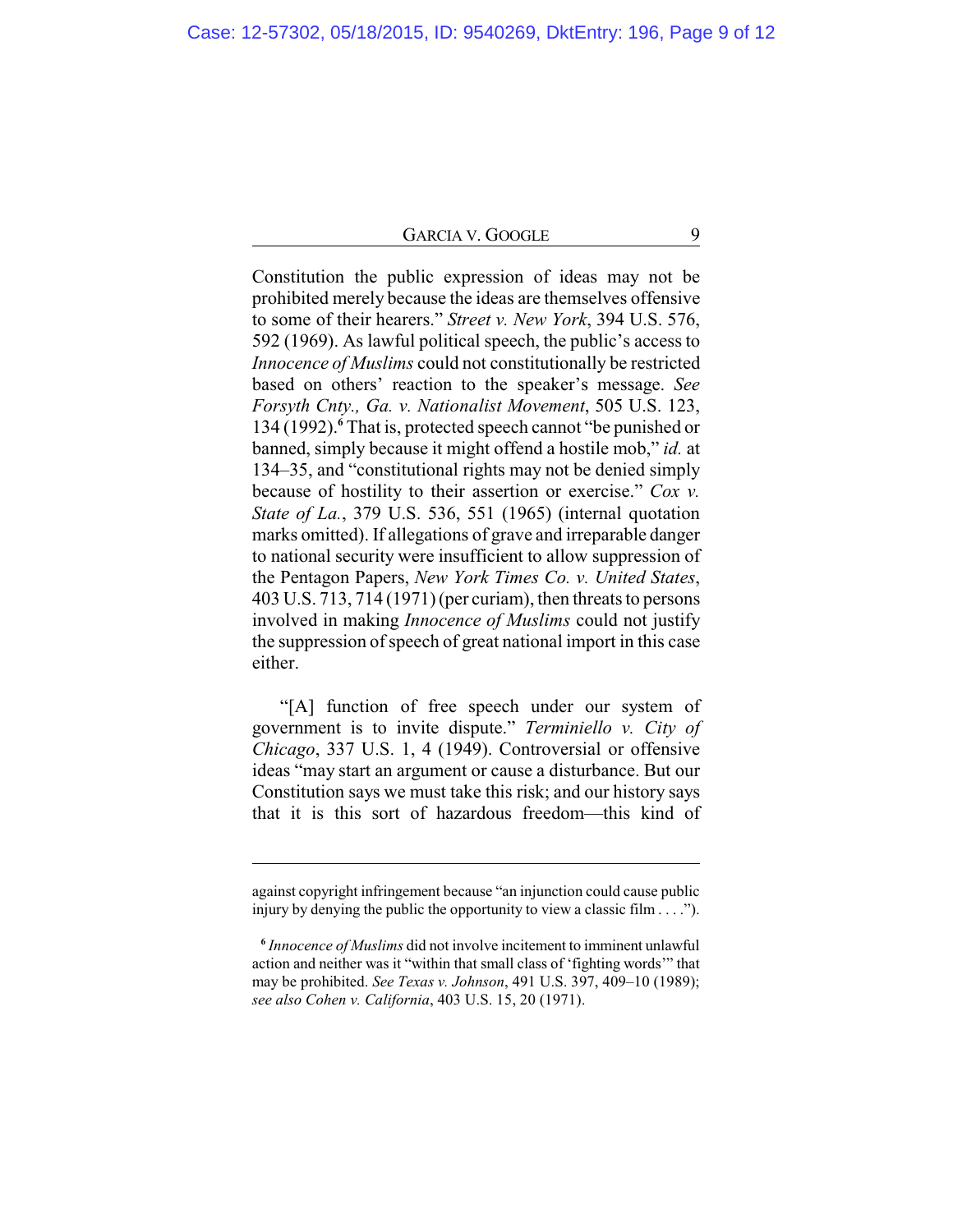openness—that is the basis of our national strength and of the independence and vigor of Americans who grow up and live in this relatively permissive, often disputatious, society." *Tinker v. Des Moines Indep. Cmty. Sch. Dist.*, 393 U.S. 503, 508–09 (1969). By censoring *Innocence of Muslims* and limiting the public's access to the film, we allowed fear of those opposed to the film's message to trump our commitment to a robust First Amendment. In that circumstance, it was contrary to the fundamental obligation of our judiciary and a violation of this court's constitutional duty for us to fail to go en banc in response to the emergency call.

It is of no comfort that the panel shortly amended its original gag order to allow Google to show versions of the film with Garcia's five-second appearance deleted. "*Any* system of prior restraints of expression comes to this Court bearing a heavy presumption against its constitutional validity." *Bantam Books, Inc. v. Sullivan*, 372 U.S. 58, 70 (1963) (emphasis added). A prior restraint is no less offensive to the First Amendment simply because it enjoins only a certain quantity of words or a small portion of a film. To the contrary, "it is wholly inconsistent with the philosophy of the First Amendment" for a court to pick and choose which speech and how much of it may be permitted as opposed to being enjoined. *See Stanley v. Georgia*, 394 U.S. 557, 566 (1969). Indeed, it exacerbates the First Amendment injury for a court to condition the right to speak on a change in the message being expressed. *See also supra* note 2.

Nor does the fact that the suppression of speech ended with the en banc opinion lessen the violence done to the First Amendment. "The loss of First Amendment freedoms, for even minimal periods of time, unquestionably constitutes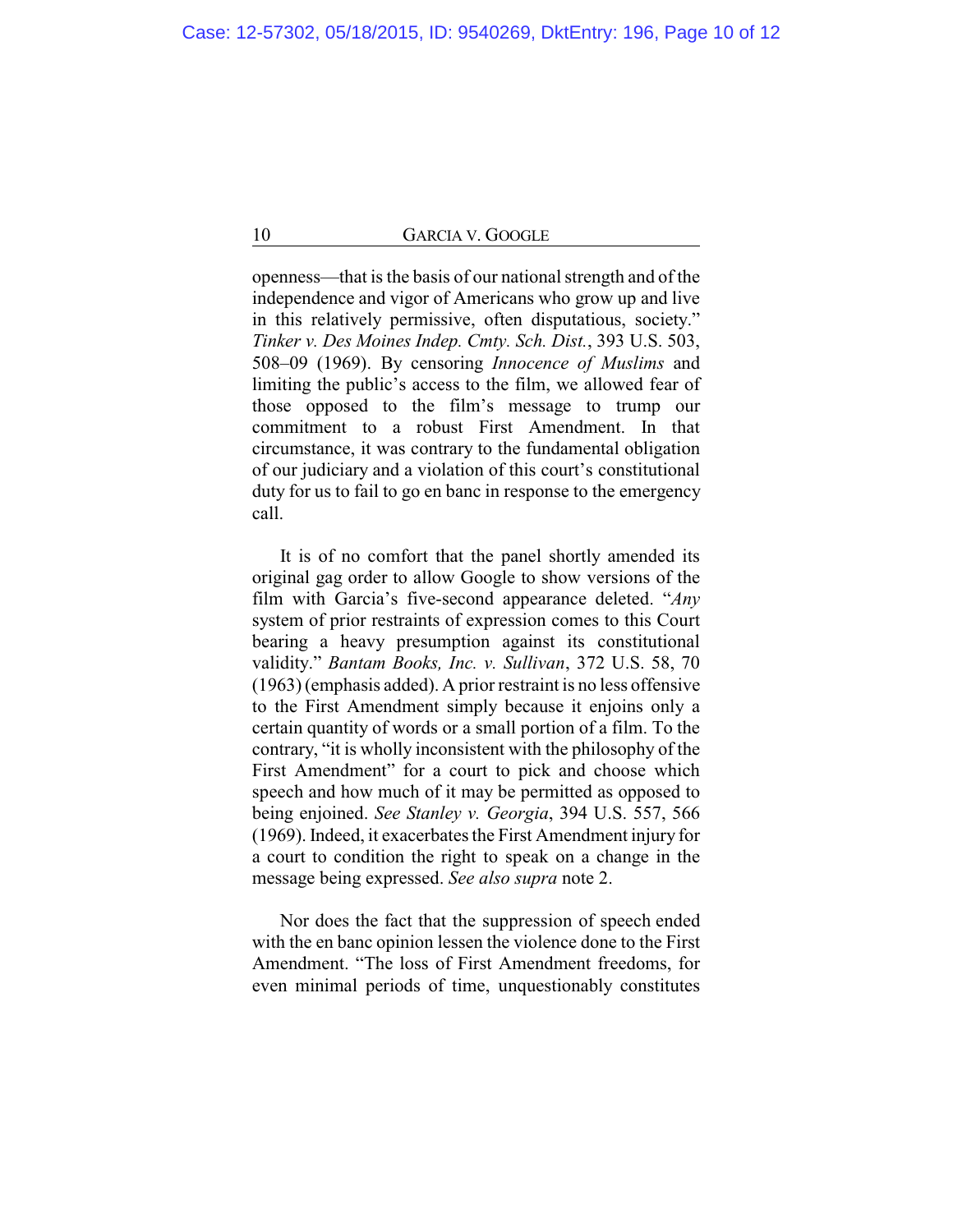irreparable injury." *Elrod v. Burns*, 427 U.S. 347, 373 (1976). For over a year we violated the First Amendment by censoring a film that had become part of a global news story of utmost importance. "[E]very restraint issued in this case, whatever its form, has violated the First Amendment—and not less so because that restraint was justified as necessary to afford the courts an opportunity to examine the claim more thoroughly." *New York Times Co.*, 403 U.S. at 727 (Brennan, J., concurring). Restoring First Amendment freedoms after a lengthy period of unconstitutional judicial censorship does not cure the problem. Those freedoms should never have been denied, and the exercise of freedom that was lost pending en banc proceedings cannot be recovered.

In the fifteen months since the court refused to rehear the case on an emergency basis, there have been numerous developments regarding threats by religious extremists who reject pluralist values—the rise of the Islamic State of Iraq and Syria (ISIS), the murderous attack on Charlie Hebdo, the barbarous beheadings of innocent civilians, the kidnappings of young girls and their enslavement because of their religious membership, the bitter warfare between Shiites and Sunnis and among their terrorist allies, the emergence of groups such as Boko Haram, the failures of nascent democracies to take hold in the wake of the Arab Spring, and the spread of increasingly virulent anti-Semitism throughout Europe, if not the world. Setting aside the fact that *Innocence of Muslims* is an offensive film of poor quality, it was part of the ongoing debate pertaining to such events and its voice was silenced while the continuing debate was at a peak. Although the inability to view this particular film may have been no great loss, the suppression of speech was, as a matter of principle, intolerable under the First Amendment: a court ordered a political video removed from the public sphere